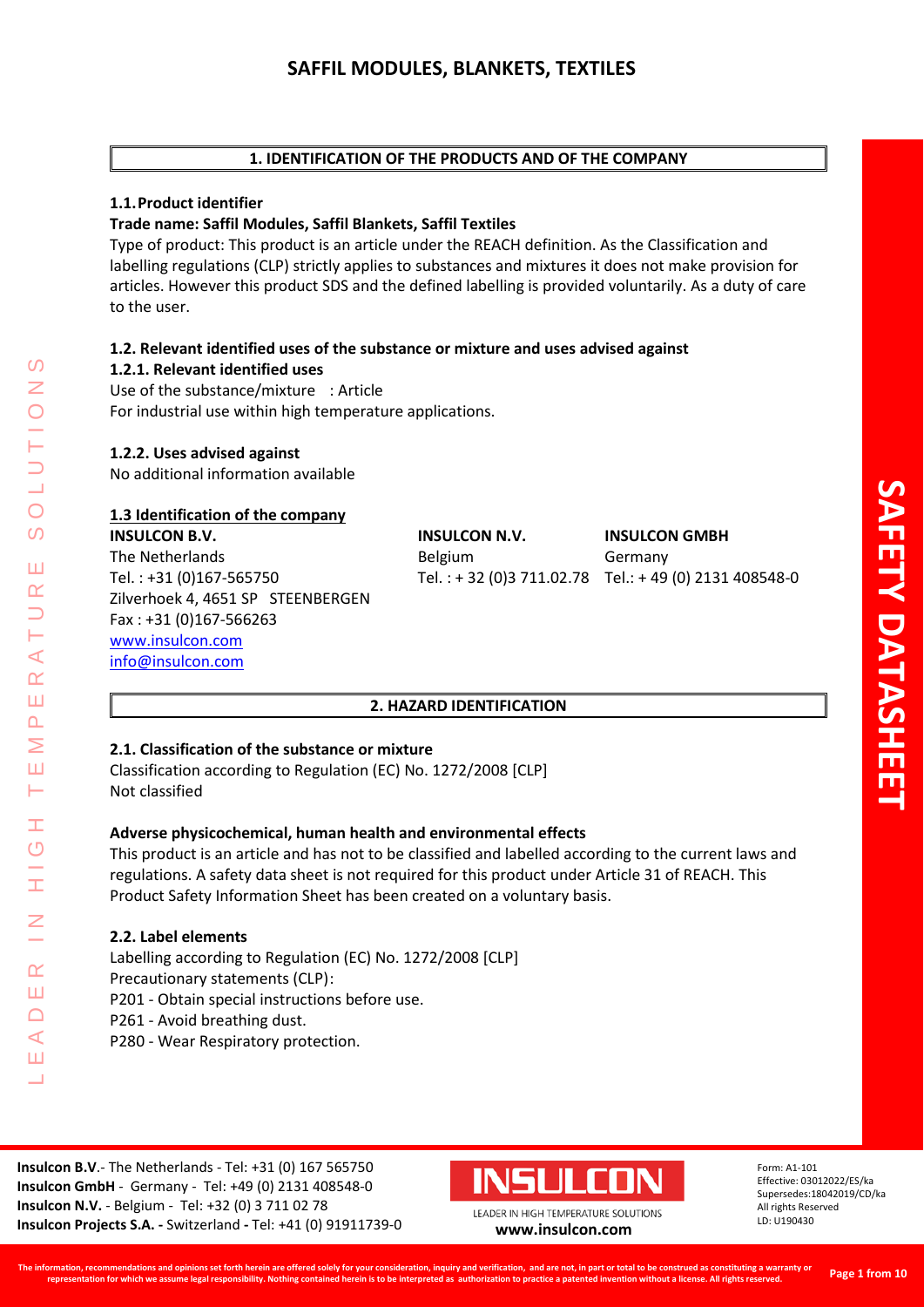# **SAFFIL MODULES, BLANKETS, TEXTILES**

Extra phrases: Restricted to professional users

This product is an article and has not to be classified and labelled according to the current laws and regulations. A safety data sheet is not required for this product under Article 31 of REACH. This Product Safety Information Sheet has been created on a voluntary basis.

Voluntary labelling will be added to product to advise as to safe handling and use.

## **2.3. Other hazards**

Other hazards not contributing to the classification: May cause mechanical irritation to the skin, eyes and respiratory system.

This substance/mixture does not meet the PBT criteria of REACH regulation, annex XIII This substance/mixture does not meet the vPvB criteria of REACH regulation, annex XIII

# **3. COMPOSITION / INFORMATION ON INGREDIENTS**

## **3.1. Substances**

Not applicable

## **3.2. Mixtures**

Not applicable

## **Comments: Article**

All products contain Polycrystalline wools (PCW), CAS 675106-31-7. substance with national workplace exposure limit(s)

Saffil Shapes and Saffil Boards are ready to use products in high temperature applications

#### **Comments:**

LEADER IN HIGH TEMPERATURE SOLUTIONS

Ŧ  $\circ$ 

 $\alpha$ Ш  $\Box$  $\blacktriangleleft$ Ш  $\overline{\phantom{0}}$ 

 $\blacktriangleleft$  $\alpha$ Ш  $\overline{\mathbf{r}}$ Σ Ш н

 $\mathcal{O}$ 

 $\overline{O}$ 

 $\Omega$ 

Ш  $\alpha$ 

> Saffil Modules, Saffil Blankets, Saffil Textiles are ready to use products in high temperature applications.

This mixture does not contain any substances to be mentioned according to the criteria of section 3.2 of REACH annex II.

# **4. FIRST AID MEASURES**

#### **4.1. Description of first aid measures**

First-aid measures after inhalation:

Fibrous dust may be liberated when handling in use. If irritation to nose and throat, move to fresh air.

First-aid measures after skin contact: Gently wash with plenty of soap and water. Get medical advice if skin irritation persists.

First-aid measures after eye contact: Rinse cautiously with water for several minutes. If eye irritation persists: Get medical advice/attention. First-aid measures after ingestion: Ingestion unlikely. Drink plenty of water.

**Insulcon B.V**.- The Netherlands - Tel: +31 (0) 167 565750 **Insulcon GmbH** - Germany - Tel: +49 (0) 2131 408548-0 **Insulcon N.V.** - Belgium - Tel: +32 (0) 3 711 02 78 **Insulcon Projects S.A. -** Switzerland **-** Tel: +41 (0) 91911739-0 **[www.insulcon.com](http://www.insulcon.com/)**

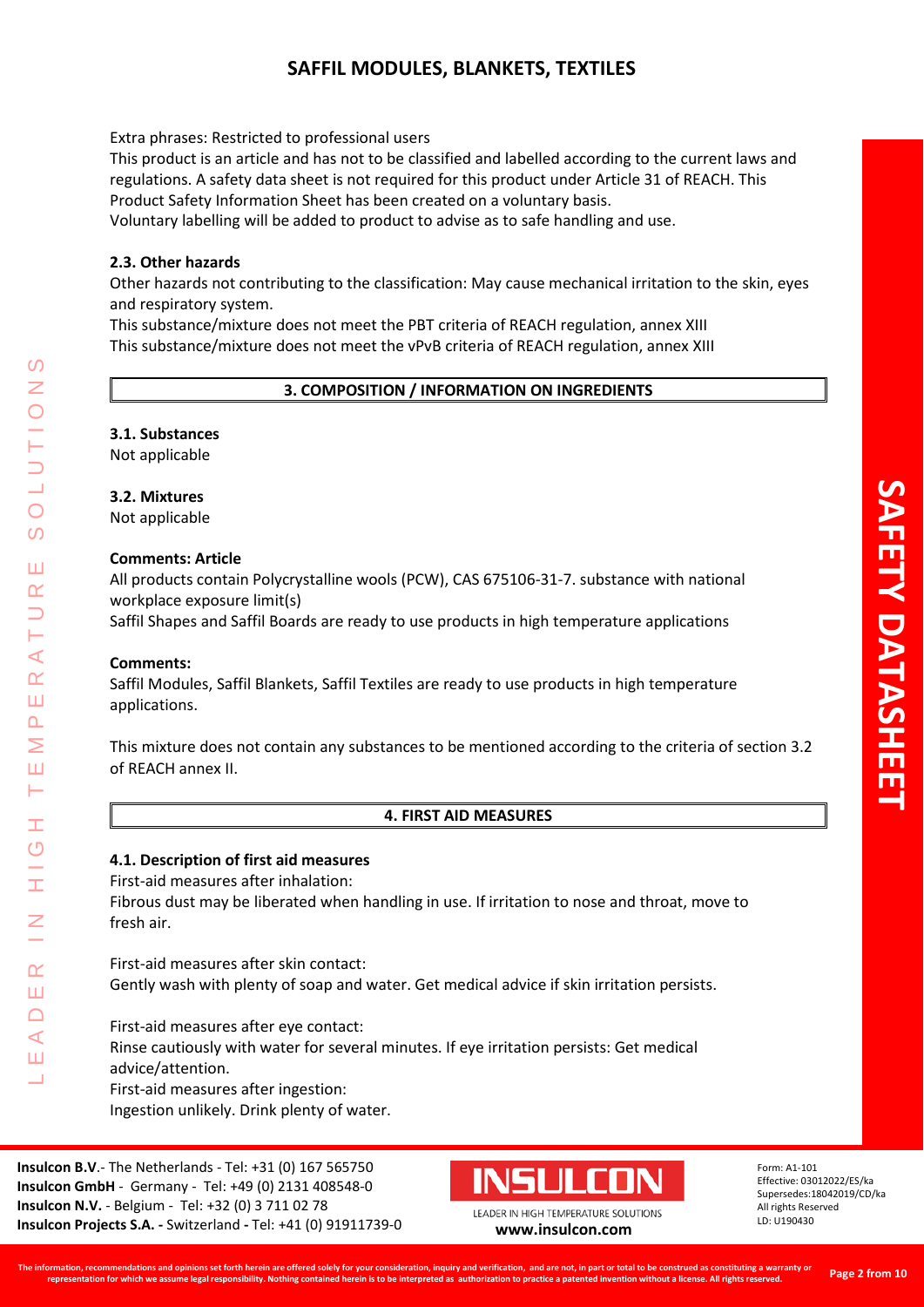# **4.2. Most important symptoms and effects, both acute and delayed**

Symptoms/effects after inhalation: mechanical irritation. Symptoms/effects after skin contact mechanical irritation. Symptoms/effects after eye contact mechanical irritation.

# **4.3. Indication of any immediate medical attention and special treatment needed**

Treat symptomatically

# **5. FIRE FIGHTING MEASURES**

# **5.1. Extinguishing media**

Suitable extinguishing media: The product is not flammable. Use extinguishing media appropriate for surrounding fire. Foam. Dry powder. Carbon dioxide. Water spray. Unsuitable extinguishing media : Do not use a heavy water stream.

# **5.2. Special hazards arising from the substance or mixture**

Fire hazard: Non flammable.

# **5.3. Advice for firefighters**

Firefighting instructions: Prevent fire fighting water from entering the environment. Protection during firefighting: Do not enter fire area without proper protective equipment, including respiratory protection

# **6. ACCIDENTAL RELEASE MEASURES**

# **6.1. Personal precautions, protective equipment and emergency procedures**

6.1.1. For non-emergency personnel

Protective equipment: Concerning personal protective equipment to use, see section 8. Emergency procedures: Prohibit unauthorized persons.

# **6.1.2. For emergency responders**

Protective equipment: Ensure adequate ventilation. Concerning personal protective equipment to use, see section 8. Emergency procedures: Manipulations are to be done only by qualified and authorised persons.

# **6.2. Environmental precautions**

Avoid release to the environment. Prevent entry to sewers and public waters. Avoid sub-soil penetration.

# **6.3. Methods and material for containment and cleaning up**

Methods for cleaning up: Mechanically recover the product. Minimize generation of dust. High efficiency particulate air

filter (HEPA filter).

LEADER IN HIGH TEMPERATURE SOLUTIONS

Ŧ  $\overline{O}$ 

 $\alpha$ Ш  $\Box$  $\blacktriangleleft$ Ш  $\overline{\phantom{0}}$ 

⋖  $\alpha$ Ш  $\overline{\mathbf{r}}$ Σ Ш  $\vdash$ 

 $\bigcirc$  $\Omega$ 

Ш  $\alpha$ 

# **6.4. Reference to other sections**

Information for safe handling. See section 7. Concerning personal protective equipment to use, see section 8. For further information refer to section 13.

**Insulcon B.V**.- The Netherlands - Tel: +31 (0) 167 565750 **Insulcon GmbH** - Germany - Tel: +49 (0) 2131 408548-0 **Insulcon N.V.** - Belgium - Tel: +32 (0) 3 711 02 78 **Insulcon Projects S.A. -** Switzerland **-** Tel: +41 (0) 91911739-0 **[www.insulcon.com](http://www.insulcon.com/)**

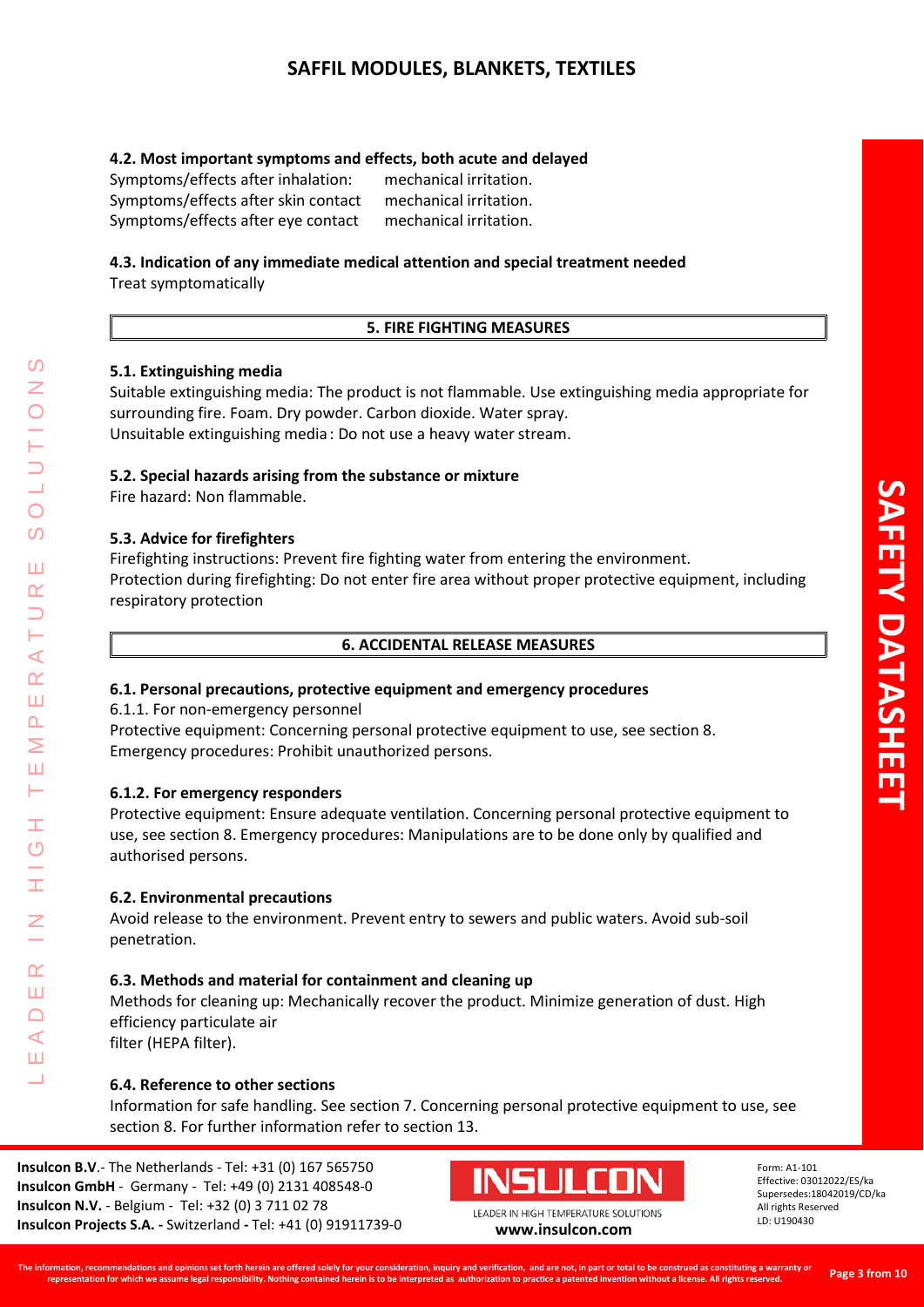# **7. HANDLING AND STORAGE**

# **7.1. Precautions for safe handling**

Precautions for safe handling:

Obtain special instructions before use. Avoid contact with eyes. Do not eat, drink or smoke when using this product. Clean contaminated areas thoroughly. Use personal protective equipment as required. Ensure good ventilation of the work station.

Hygiene measures:

Wash hands and other exposed areas with mild soap and water before eating, drinking or smoking and when leaving work.

# **7.2. Conditions for safe storage, including any incompatibilities**

Storage conditions: Product must only be kept in the original packaging. Store tightly closed in a dry and cool place.

# **7.3. Specific end use(s)**

For professional users only. See Heading 8. Exposure scenarios.

# **8. EXPOSURE CONTROL / PERSONAL PROTECTION**

## **8.1 Control parameters**

LEADER IN HIGH TEMPERATURE SOLUTIONS

Ŧ  $\overline{O}$ 

 $\alpha$ Ш  $\Box$  $\prec$ Ш  $\overline{\phantom{0}}$ 

 $\prec$  $\alpha$ Ш  $\overline{\mathbf{r}}$ Σ Ш Н

 $\Omega$ 

 $\overline{O}$  $\overline{O}$ 

Ш  $\alpha$ 

EU Observe general threshold limit for dust

Exposure limit values for the other components Polycrystalline wools (PCW) (675106-31-7) UK - Remark (WEL) TWA 8 hr 2 f/ml; 5 mg/m3 (total dust); Machine-made mineral fibres: Work place Exposure Limit EH40

### **8.2 Exposure controls Hand protection:** Leather protective gloves

**Eye protection:**

Safety glasses with side shields as appropriate.

# **Skin and body protection:**

Wear suitable protective clothing. Do not take working clothes home

# **Respiratory protection:**

If dust are formed : Wear appropriate mask, (FFP3)

**Insulcon B.V**.- The Netherlands - Tel: +31 (0) 167 565750 **Insulcon GmbH** - Germany - Tel: +49 (0) 2131 408548-0 **Insulcon N.V.** - Belgium - Tel: +32 (0) 3 711 02 78 **Insulcon Projects S.A. -** Switzerland **-** Tel: +41 (0) 91911739-0 **[www.insulcon.com](http://www.insulcon.com/)**

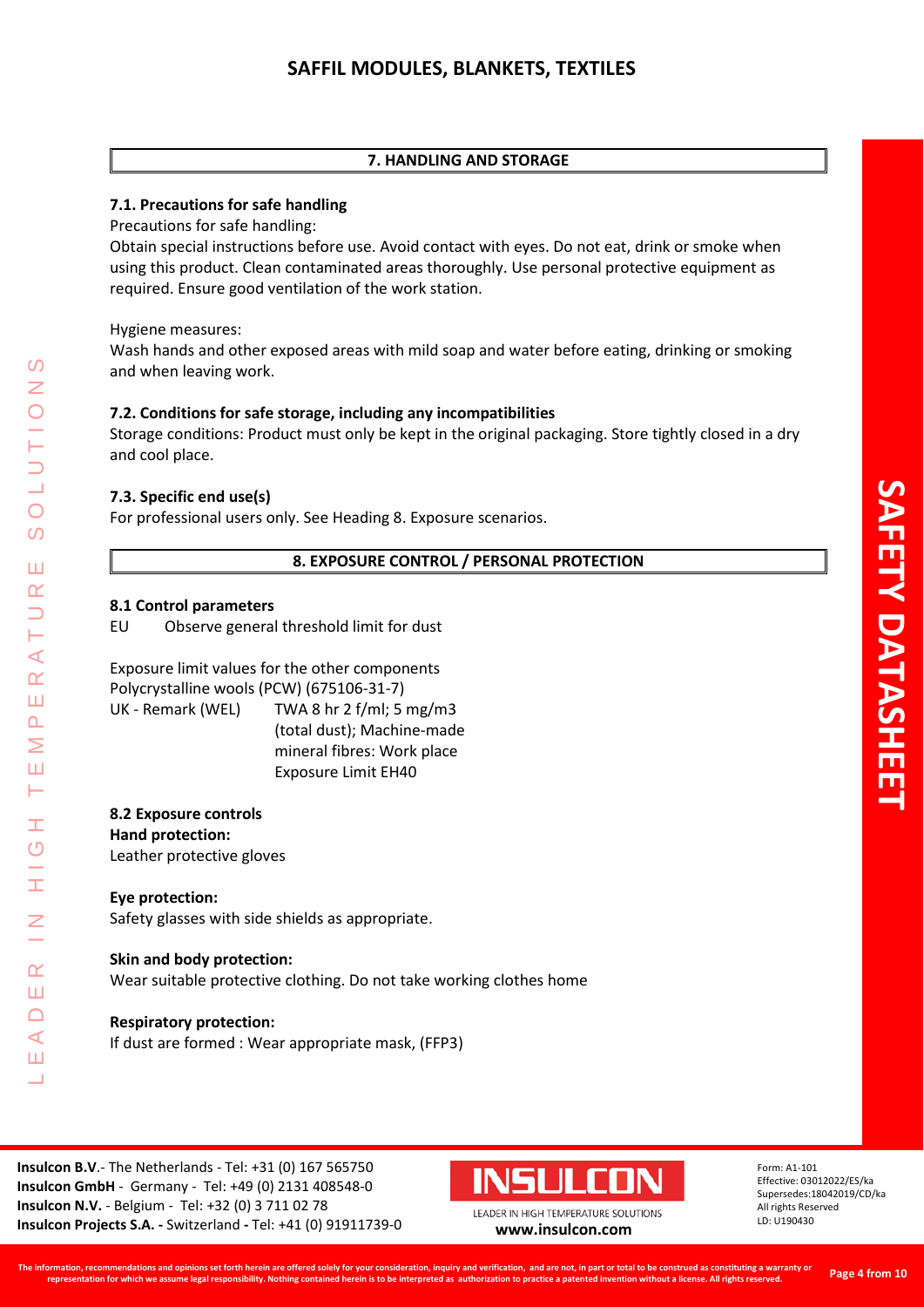Personal protective equipment symbol(s)



### **Other information:**

Do not eat, drink or smoke when using this product. Do not take working clothes home. Separate working clothes from town clothes. Launder separately

#### **9. PHYSICAL AND CHEMICAL PROPERTIES**

Physical state Solid Appearance Fibres Colour White. Odour Odourless. Odour threshold No data available pH Not applicable Relative evaporation rate (butylacetate=1) Not applicable Melting point > 1800 °C Fibres Freezing point Not applicable Boiling point Not applicable Flash point Not applicable Auto-ignition temperature No data available Decomposition temperature No data available Flammability (solid, gas) No data available Vapour pressure Not applicable Relative vapour density at 20 °C No data available Relative density No data available Solubility Water: < 1 mg/l Log Pow No data available Log Kow Not applicable Viscosity, kinematic Not applicable Viscosity, dynamic Not applicable Explosive properties **Product** is not explosive. Oxidising properties Non oxidizing. Explosive limits Not applicable

#### **9.2. Other information Other properties:**

LEADER IN HIGH TEMPERATURE SOLUTIONS

Ŧ  $\overline{O}$ 

 $\alpha$ Ш  $\Box$  $\blacktriangleleft$ Ш <u>a l</u>

⋖  $\alpha$ Ш  $\overline{\mathbf{r}}$ Σ Ш Н

 $\Omega$  $\overline{z}$ 

 $\bigcirc$  $\Omega$ 

Ш  $\alpha$ 

Length weighted geometric mean diameter of fibres contained in the product: 3-4  $\mu$ m.

**Insulcon B.V**.- The Netherlands - Tel: +31 (0) 167 565750 **Insulcon GmbH** - Germany - Tel: +49 (0) 2131 408548-0 **Insulcon N.V.** - Belgium - Tel: +32 (0) 3 711 02 78 **Insulcon Projects S.A. -** Switzerland **-** Tel: +41 (0) 91911739-0 **[www.insulcon.com](http://www.insulcon.com/)**

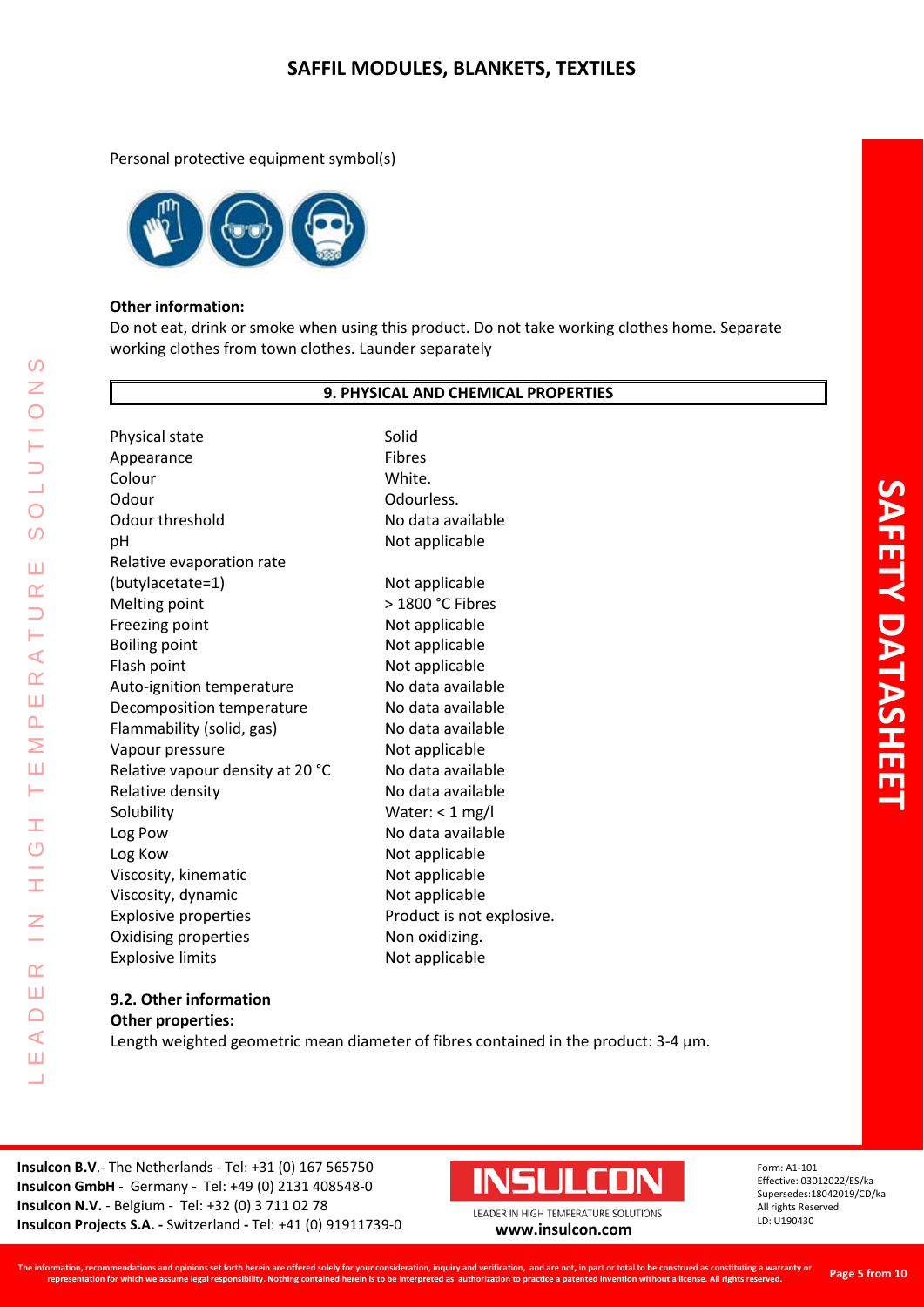### **10. STABILITY AND REACTIVITY**

#### **10.1 Reactivity**

Stable under normal conditions of use.

#### **10.2 Chemical stability**

The product is stable at normal handling and storage conditions.

#### **10.3 Possibility of hazardous reactions**

No dangerous reactions known.

#### **10.4 Conditions to avoid**

No additional information available.

#### **10.5 Incompatible materials**

None

LEADER IN HIGH TEMPERATURE SOLUTIONS

Ŧ  $\overline{O}$ 

 $\alpha$ Ш  $\Box$  $\blacktriangleleft$ Ш  $\overline{\phantom{0}}$ 

 $\Omega$ 

 $\bigcirc$  $\Omega$ 

Ш  $\alpha$ 

Н  $\prec$  $\underline{\alpha}$ Ш  $\Delta$ Σ Ш Н

#### **10.6 Hazardous decomposition products**

Under normal conditions of storage and use, hazardous decomposition products should not be produced.

| <b>11. TOXICOLOGICAL INFORMATION</b> |  |
|--------------------------------------|--|
|--------------------------------------|--|

#### **11.1. Information on toxicological effects**

Acute toxicity (oral):

Not classified (Based on available data, the classification criteria are not met) **Acute toxicity (dermal):** Not classified (Based on available data, the classification criteria are not met) **Acute toxicity (inhalation):**  Not classified (Based on available data, the classification criteria are not met) **Skin corrosion/irritation:**  Not classified (Based on available data, the classification criteria are not met) pH: Not applicable **Serious eye damage/irritation:** 

Not classified (Based on available data, the classification criteria are not met) pH:

Not applicable

#### **Respiratory or skin sensitisation:**

Not classified (Based on available data, the classification criteria are not met) **Germ cell mutagenicity:**

Not classified (Based on available data, the classification criteria are not met) **Carcinogenicity:**

Not classified (Based on available data, the classification criteria are not met)

**Insulcon B.V**.- The Netherlands - Tel: +31 (0) 167 565750 **Insulcon GmbH** - Germany - Tel: +49 (0) 2131 408548-0 **Insulcon N.V.** - Belgium - Tel: +32 (0) 3 711 02 78 **Insulcon Projects S.A. -** Switzerland **-** Tel: +41 (0) 91911739-0 **[www.insulcon.com](http://www.insulcon.com/)**

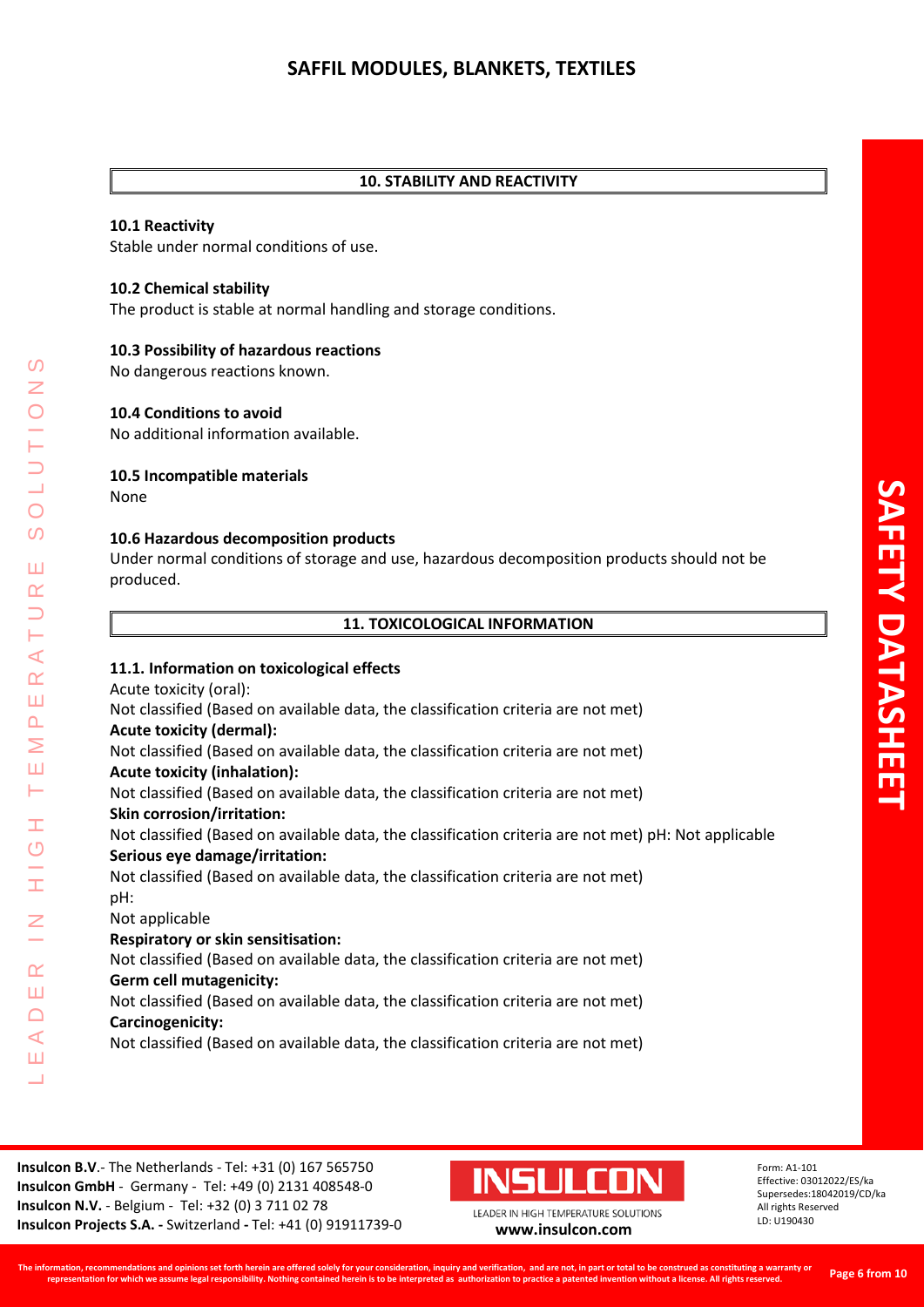# **SAFFIL MODULES, BLANKETS, TEXTILES**

#### **Additional information:**

Fibres (OECD 451 method) Did not show carcinogenic effects in animal experiments

#### **Reproductive toxicity:**

Not classified (Based on available data, the classification criteria are not met)

#### **STOT-single exposure:**

Not classified (Based on available data, the classification criteria are not met)

#### **STOT-repeated exposure:**

Not classified (Based on available data, the classification criteria are not met)

#### **Aspiration hazard:**

Not classified (Not relevant)

#### **Other information:**

Chronic effects:

LEADER IN HIGH TEMPERATURE SOLUTIONS

Ŧ  $\overline{O}$ 

 $\alpha$ Ш  $\Box$  $\blacktriangleleft$ Ш  $\overline{\phantom{0}}$ 

 $\blacktriangleleft$  $\alpha$ Ш  $\overline{\mathbf{r}}$ Σ Ш н

 $\Omega$ Z

 $\bigcirc$  $\Omega$ 

Ш  $\alpha$ 

Lifetime rat inhalation studies of polycrystalline fiber show that at the maximum dose level tested, there was no evidence of lung cancer, lung fibrosis or any other significant adverse effect. Intraperitoneal, intratracheal and intrapleural studies in rats, together with two in vitro tests, have all shown negative results. Despite some study limitations, it is important to note the consistent lack of carcinogenic response in animal studies.

In 1988, the International Agency for Research on Cancer (IARC) considered the carcinogenicity of several groups of fibers. One grouping they considered was a poorly defined collection of disparate fiber types [polycrystalline fiber, refractory ceramic fiber (referred to as RCF) and single crystal whiskers] into a broad, single category they termed "ceramic fibers". The IARC monograph clearly indicated that test data specific to polycrystalline fibers were negative, but according to the IARC classification principles, positive results with other fiber types led to the conclusion that all fibers in the group should be considered as possible human carcinogens (IARC Category 2B). In a subsequent monograph on MMVF (2002), IARC did not specifically re-evaluate polycrystalline fiber. The Annual Report on Carcinogens prepared by the National Toxicology Program (NTP), (latest edition) classified "ceramic fibers (respirable size)" as reasonably anticipated to be carcinogens.

As produced most polycrystalline fibers, including Saffil, have fiber diameters too large to be respirable. Numerous scientific studies suggest that the potential toxicity of a respirable fiber is directly related to bio-persistence (the length of time it take for the fiber to clear the lung). Based on limited in-vitro laboratory analysis, which measure the dissolution rate of fibers in simulated lung fluid, polycrystalline fibers are known to be relatively durable. Data from respiratory surveillance studies are not available for PCW workers. In a small cohort of workers exposed to PCW with historical co-exposures to RCF and other fibers, there was no evidence of interstitial lung disease on chest x-rays nor an accelerated rate of loss of lung function on pulmonary function testing. Symptom responses could not be attributed to or excluded from exposure to PCW as a consequence of the prior fiber exposures.

**Insulcon B.V**.- The Netherlands - Tel: +31 (0) 167 565750 **Insulcon GmbH** - Germany - Tel: +49 (0) 2131 408548-0 **Insulcon N.V.** - Belgium - Tel: +32 (0) 3 711 02 78 **Insulcon Projects S.A. -** Switzerland **-** Tel: +41 (0) 91911739-0 **[www.insulcon.com](http://www.insulcon.com/)**

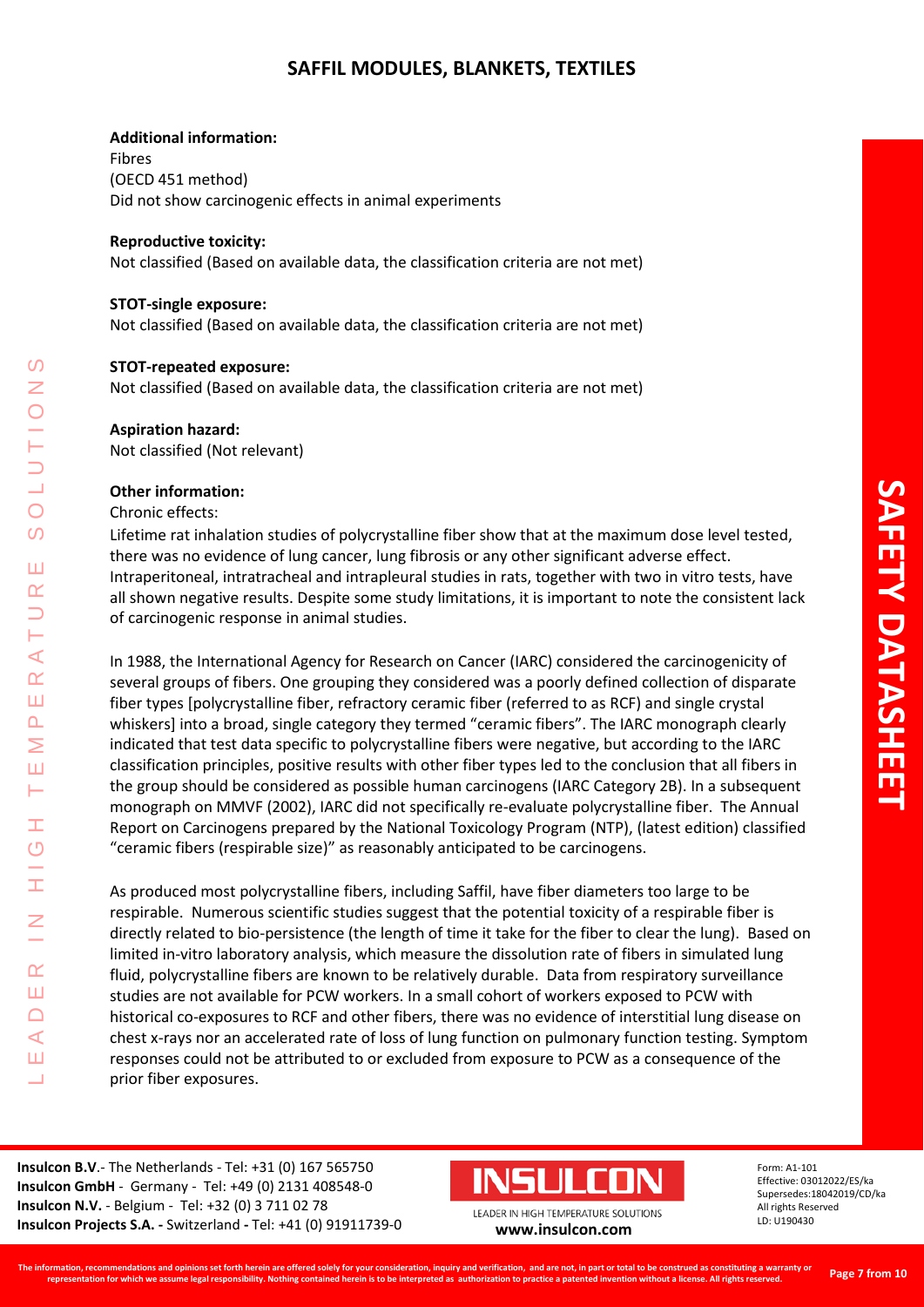# **12. ECOLOGICAL INFORMATION**

# **12.1. Toxicity**

Ecology - general:

The product is not considered harmful to aquatic organisms nor to cause long-term adverse effects in the environment.

Acute aquatic toxicity: Not classified (Based on available data, the classification criteria are not met) Chronic aquatic toxicity: Not classified (Based on available data, the classification criteria are not met)

| 12.2 | <b>Persistence and degradability</b> |  |
|------|--------------------------------------|--|
|      |                                      |  |

| Saffil Modules, Saffil Blankets, Saffil Textiles                                       |                 |  |
|----------------------------------------------------------------------------------------|-----------------|--|
| Persistence and degradability                                                          | Not applicable. |  |
| <b>Bioaccumulative potential</b><br>12.3                                               |                 |  |
| Saffil Modules, Saffil Blankets, Saffil Textiles                                       |                 |  |
| Log Know                                                                               | Not applicable. |  |
| <b>Mobility in soil</b><br>12.4                                                        |                 |  |
| Saffil Modules, Saffil Blankets, Saffil Textiles                                       |                 |  |
| Ecology - soil                                                                         | Not applicable. |  |
| <b>Results of PBT and vPvB assessment</b><br>12.5                                      |                 |  |
| Saffil Modules, Saffil Blankets, Saffil Textiles                                       |                 |  |
| This substance/mixture does not meet the PBT criteria of REACH regulation, annex XIII  |                 |  |
| This substance/mixture does not meet the vPvB criteria of REACH regulation, annex XIII |                 |  |
| Other adverse effects<br>12.6                                                          |                 |  |

No additional information available

# **13. DISPOSAL CONSIDERATIONS**

# **13.1. Waste treatment methods**

# **Waste treatment methods:**

Disposal must be done according to official regulations. European waste catalogue.

# **Sewage disposal recommendations:**

Do not allow into drains or water courses.

# **Product/Packaging disposal recommendations:**

Do not dispose of with domestic waste

# **14. TRANSPORT INFORMATION**

In accordance with ADR, RID, IATA, IMDG, ADN **ADR IMDG IATA AND RID 14.1 UN Number** Not regulated for transport

**Insulcon B.V**.- The Netherlands - Tel: +31 (0) 167 565750 **Insulcon GmbH** - Germany - Tel: +49 (0) 2131 408548-0 **Insulcon N.V.** - Belgium - Tel: +32 (0) 3 711 02 78 **Insulcon Projects S.A. -** Switzerland **-** Tel: +41 (0) 91911739-0 **[www.insulcon.com](http://www.insulcon.com/)**

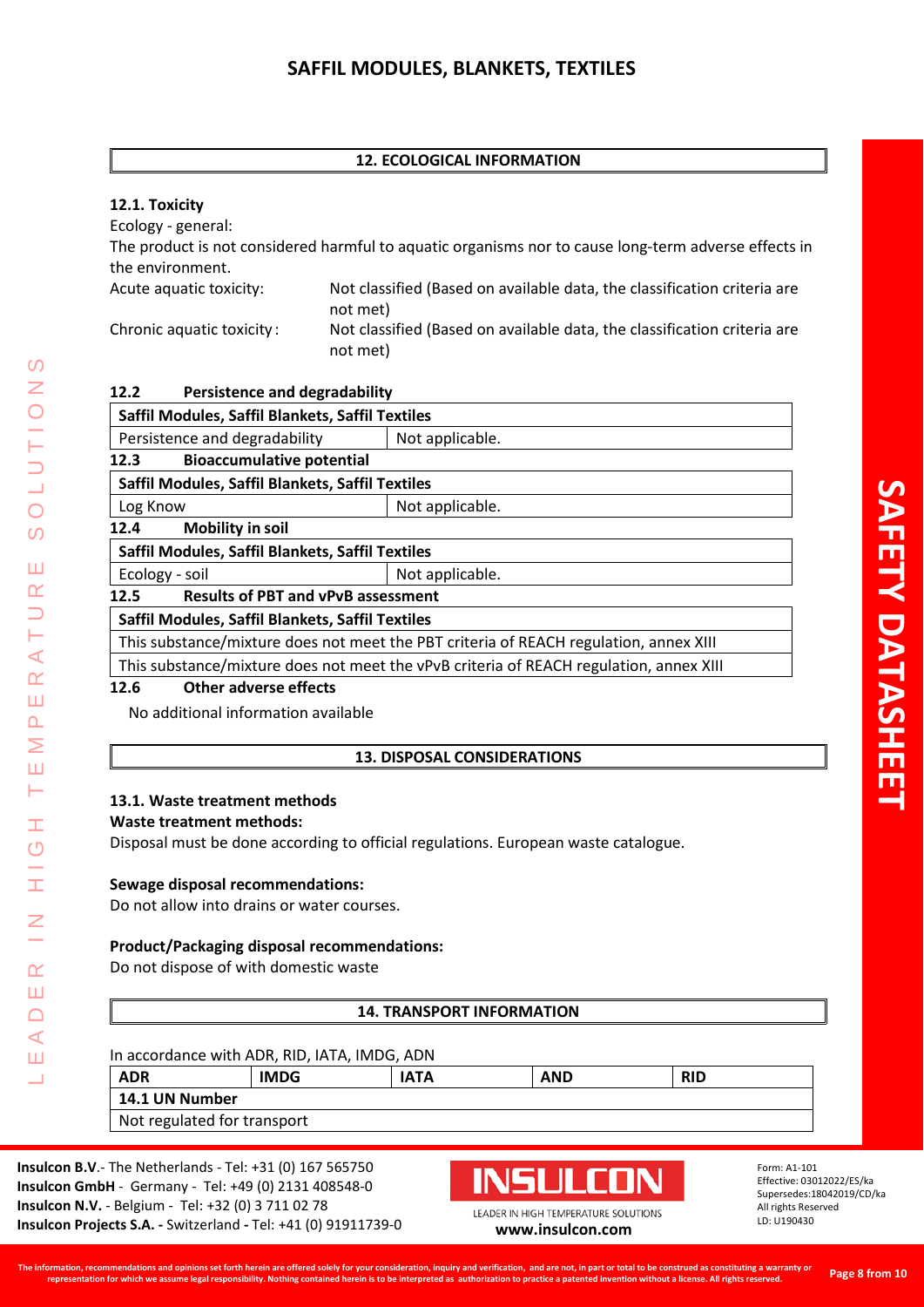# **SAFFIL MODULES, BLANKETS, TEXTILES**

| 14.2 UN proper shipping name            |                |                |                |                |
|-----------------------------------------|----------------|----------------|----------------|----------------|
| Not applicable                          | Not applicable | Not applicable | Not applicable | Not applicable |
| 14.3 Transport hazard class(es)         |                |                |                |                |
| Not applicable                          | Not applicable | Not applicable | Not applicable | Not applicable |
| Not applicable                          | Not applicable | Not applicable | Not applicable | Not applicable |
| 14.4 Packing group                      |                |                |                |                |
| Not applicable                          | Not applicable | Not applicable | Not applicable | Not applicable |
| <b>14.5 Environmental hazards</b>       |                |                |                |                |
| Not applicable                          | Not applicable | Not applicable | Not applicable | Not applicable |
| No supplementary information available. |                |                |                |                |
|                                         |                |                |                |                |

# **14.6 Special precautions for user**

LEADER IN HIGH TEMPERATURE SOLUTIONS

Ŧ  $\overline{O}$ 

 $\alpha$ Ш  $\Box$  $\prec$ Ш  $\overline{\phantom{0}}$ 

 $\Omega$ Z

 $\overline{O}$ 

 $\Omega$ 

Ш  $\alpha$  $\Box$ ⊢  $\blacktriangleleft$  $\alpha$ Ш  $\Delta$ Σ Ш  $\vdash$ 

| - Overland transport<br>Transport regulation (ADR):         | Not applicable |
|-------------------------------------------------------------|----------------|
| - Transport by sea<br>Transport regulations (IMDG):         | Not applicable |
| - Air transport<br>Transport regulations (IATA):            | Not applicable |
| - Inland waterway transport<br>Transport regulations (ADN): | Not applicable |
| - Rail transport<br>Transport regulations (RID):            | Not applicable |

# **14.7 Transport in bulk according to Annex II of MARPOL 73/78 and the IBC Code** Not applicable.

# **15. REGULATORY INFORMATION**

# **15.1 Safety, health and environment regulations/legislation specific for the substance or mixture 15.1.1 EU Regulations:**

Contains no REACH substances with Annex XVII restrictions Contains no substance on the REACH candidate list

Contains no REACH Annex XIV substances

Contains no substance subject to REGULATION (EU) No 649/2012 OF THE EUROPEAN PARLIAMENT AND OF THE COUNCIL of 4 July 2012 concerning the export and import of hazardous chemicals. Substance(s) are not subject to Regulation (EC) No 850/2004 of the European Parliament and of the Council of 29 April 2004 on persistent organic pollutants and amending Directive 79/117/EEC.

Other information, restriction and prohibition regulations: This product is an article and has not to be classified and labelled according to the current laws and regulations. Take note of Directive 94/33/EC on the protection of young people at work. Take note of Directive 92/85/EC on the safety and health of pregnant workers at work.

**Insulcon B.V**.- The Netherlands - Tel: +31 (0) 167 565750 **Insulcon GmbH** - Germany - Tel: +49 (0) 2131 408548-0 **Insulcon N.V.** - Belgium - Tel: +32 (0) 3 711 02 78 **Insulcon Projects S.A. -** Switzerland **-** Tel: +41 (0) 91911739-0 **[www.insulcon.com](http://www.insulcon.com/)**